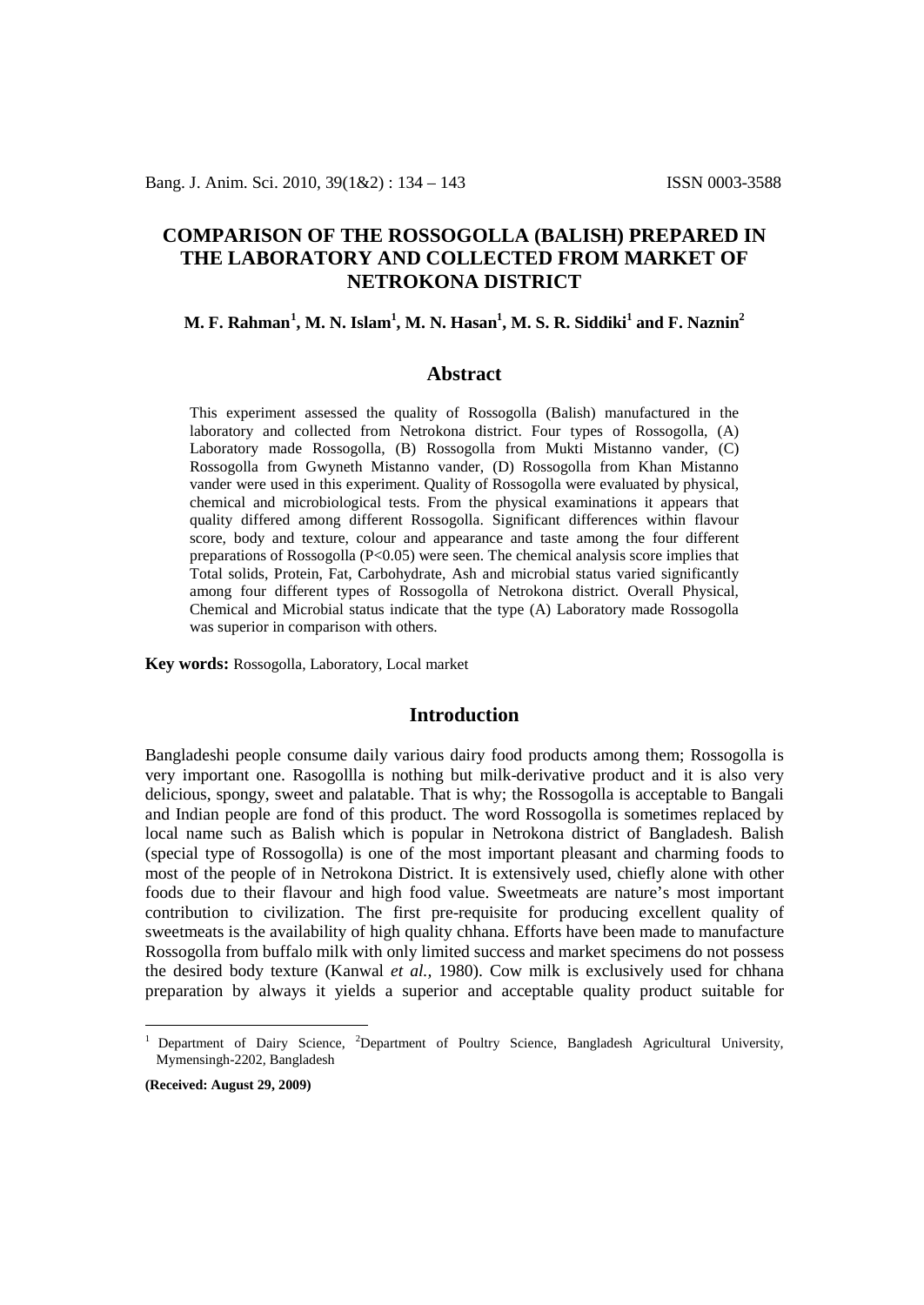Rossogolla making (Suguna Rao *et al*., 1989). In most of the markets of Bangladesh Rossogolla are more or less available but the quality of Rossogolla of various places varies due to different in manufacturing procedure in different places. Kanwal *et al*. (1980) showed the variation in Rossogollas composition which obtained from laboratory and market. In the laboratory scientific methods are followed to manufacture the Rossogolla. That is why, the quality of laboratory made Rossogolla were superior. Not only laboratory but also have some manufacturer who tries to maintain the quality and also try to develop their quality to keep their goodwill. Although some research works have been done sporadically by different workers to monitor the quality of Rossogolla available in local markets but no works has yet been done by any scientist to evaluate the special type of Rossogolla popularly known as Balish found in Netrokona district. For these reasons the present experiment was conducted to compare physical chemical and microbiological quality of Balish Rossogolla collected from Netrokona and prepared in the laboratory and to recommended sweetmeat makers about the appropriate methods of manufacturing Balish Rossogolla.

# **Materials and Methods**

### **Period of experiment**

This experiment was conducted at the Bangladesh Agricultural University, Dairy Science Laboratory during the period from September 20 to November 15, 2008. Chemical analysis was done at the Dairy Science Laboratory and Animal Science Laboratory of Bangladesh Agricultural University, Mymensingh.

## **Collection of Rossogolla**

For this experiment 3 samples of special type Rossogolla (Balish) from three different shops of Netrokona district were collected. Six Rossogolla from each shop were taken and three replications were made for each sample. Rossogolla samples were collected from following shops Mukti Mistanno vander (B), Gayanath Mistanno vander (C), Khan Mistanno vander (D), Netrokona district. Eighteen samples were prepared in the Laboratory under proper hygienic condition and designated as 'A' Rossogolla. Balish Rossogolla was collected from the above mentioned shops and taken to the Dairy Technology Laboratory. Those were kept in refrigerator at 4°C for organoleptic evaluation and chemical analysis.

#### **Preparation of Rossogolla in the laboratory**

For making chhana, cow milk was collected from Bangladesh Agricultural University (BAU) Dairy Farm. Before making chhana, milk samples were analyzed in the laboratory to know their fat and solids-not-fat (SNF) content. During each trial, 3 liters cow milk was boiled in a stainless steel pan for ten minutes and was slightly cooled. Six hundred milliliter whey was added in 3 liters of fresh milk at a temperature of 70°C. Lumps of casein were formed as soon as the whey was added to the boiled milk, which is generally known as chhana. The contents were allowed to cool down at room temperature (about 25°C) for 30 minutes and then the coagulum was transferred to a muslin cloth. When the loosely bound whey was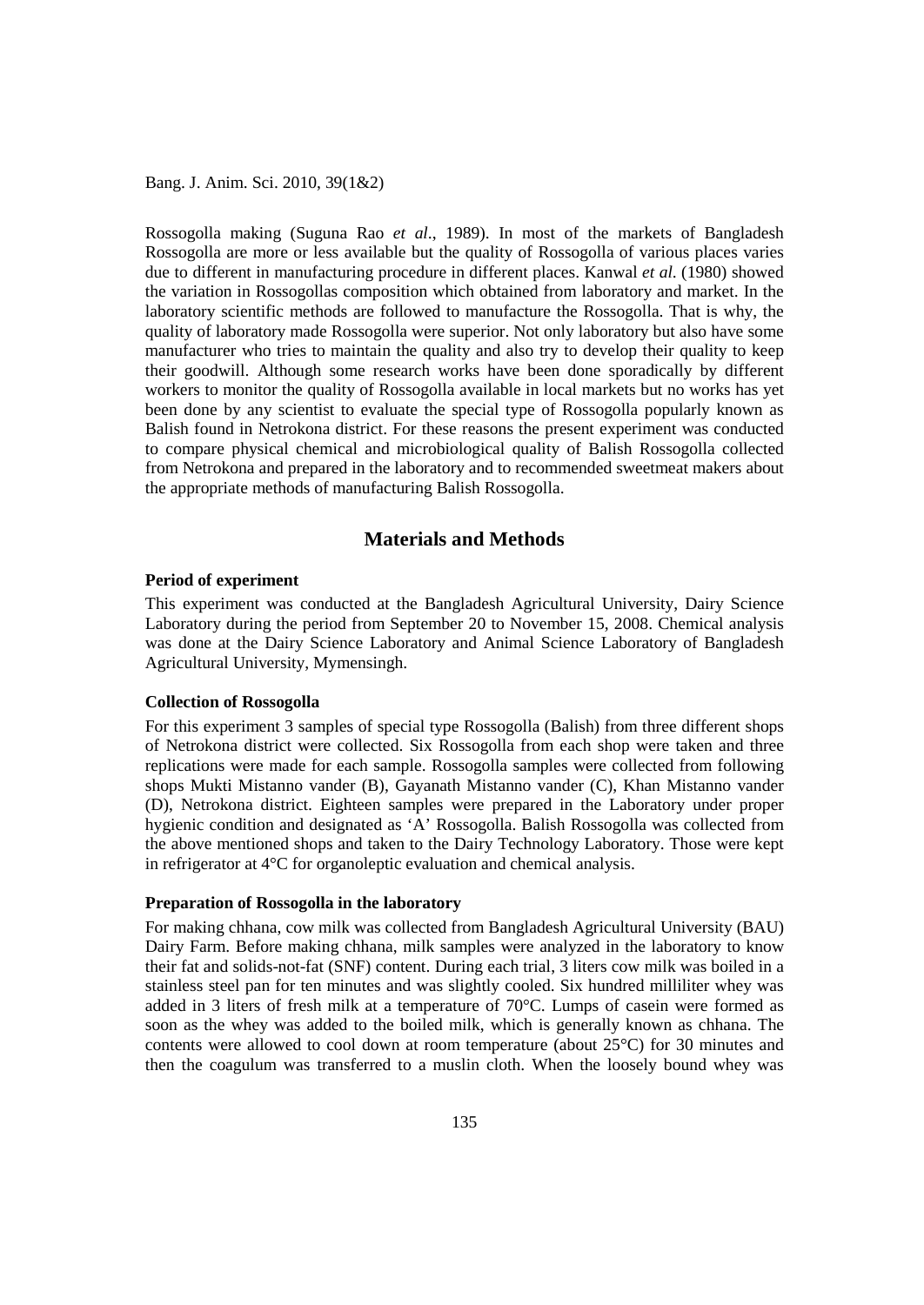completely drained out, the muslin cloth were tied together then the coagulum was hung for about one and half an hour to complete drainage of whey. The coagulum was then carefully removed and weighed. The ingredient composition of Rossogolla preparation is shown in Table 1.

| <b>Ingredients</b> | <b>Amounts</b>    |                   |                   |  |  |
|--------------------|-------------------|-------------------|-------------------|--|--|
|                    | $1st$ preparation | $2nd$ preparation | $3rd$ preparation |  |  |
| Channa $(g)$       | 590               | 610               | 595               |  |  |
| Flour $(g)$        | 75                | 80                | 75                |  |  |
| Sugar $(g)$        | 3000              | 3000              | 3000              |  |  |
| Water (ml)         | 2500              | 2500              | 2500              |  |  |

**Table 1. The ingredients used for preparation of Rossogolla**

Chhana and flour were weighed separately, mixed and kneaded. Then the kneaded mash was converted into an oval shape with proper consistency to avoid the crack on the surface. About 3 kg of sugar was dissolved in 2.5 litres of water in an iron pan and the solution was boiled. After some times of boiling the scum was labeled out for obtaining clean syrup. The syrup was kept in a suitable sized pan with a depth of 20 cm. The chhana of desired size (Balish) was made by hand. When all the Balish Rossogolla were made they were put gently in the boiling sugar syrup for cooking. Care was taken that the newly prepared rosogalla (Balish) were not over crowded in the pan and there was enough space for moving freely especially when they swelled. The heat was so controlled that the Rossogolla were constantly covered with foam. To control the density of the sugar syrup throughout the cooking period water was sprinkled at a regular interval. In about 10-15 minutes the Rossogolla were swelled and after 10 minutes of swelling the colour of the Rossogolla become light were dark. Then the Rossogolla were allowed to stay for sometimes to become cool. After 3 hours Rossogolla were suitable for consumption.

## **Analysis of the samples**

Some physical and chemical Tests were conducted to monitor the quality of dahi samples. The Physical tests (sensory and organoleptic evaluation) were flavour score, body and texture, colour and appearance, taste score, total physical score and chemical tests were determination of acidity, pH, moisture contents, total solids content, protein contents, fat contents, carbohydrate contents and ash contents. The physical tests were performed organoleptically with the help of an expert panel of judges by using a score card. The chemical tests of samples of the different sources of Rossogolla were determined according to AOAC (2003). Carbohydrate was determined by calculation method. Acidity was determined by the titrating with N/10 sodium hydroxide solution using the procedure of Aggarwala and Sharma (1961) and pH was measured with help of pH meter-215 (Ciba Corning Diagnostic Ltd. Sudhury, Sufolk, England Co.106D).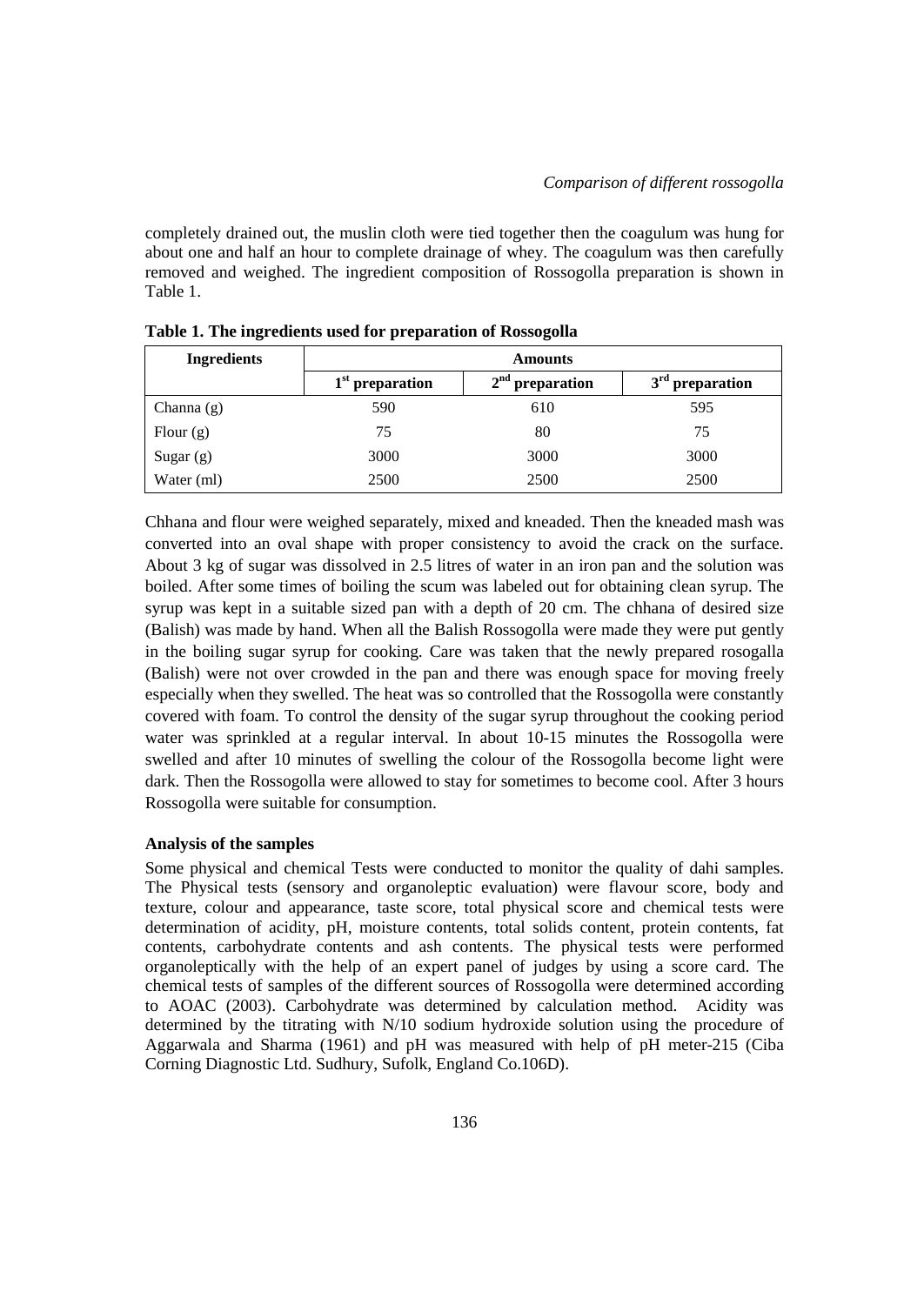#### **Statistical analysis**

In this experiment all experimental materials were completely homogenous and for this reason data were analyzed by using one way analysis of variance test (CRD) as per MSTATc program. The differences among sample means were compared by calculating LSD value with the help of a Least Significant Difference test (Goimez and Gomez, 1984).

## **Results and Discussion**

#### **Physical Parameters**

## **Flavour score**

Flavour score of all four sources of Balish Rossogolla are presented on Table 2. The statistical analysis showed significant difference (P<0.05) between laboratory and market Rossogolla Flavour score of all market Rossogolla samples were almost similar but laboratory Rossogolla showed highest score. The result indicates that the laboratory made Rossogolla were superior to others. Bhattacharya and Raj (1980) indicated that flavour of Rossogolla was enhanced by cooking. Flavour may differ with source of milk. Joshi *et al.* (1991) revealed that, chhana from cow and buffalo milk had acceptable flavour where as that from goat milk had acidic flavour.

## **Table 2. Comparison of average score of various physical parameters (organoleptic characteristics) of Rossogolla**

| <b>Parameters</b>                                                                                                                      | <b>Sources of Rossogolla (Balish)</b> |                                                                                                                        |  |   |  | Level   |
|----------------------------------------------------------------------------------------------------------------------------------------|---------------------------------------|------------------------------------------------------------------------------------------------------------------------|--|---|--|---------|
|                                                                                                                                        | A                                     | B                                                                                                                      |  | D |  | of Sig. |
| Flavour score (45)                                                                                                                     |                                       | $42.17^a \pm 2.48$ $40.42^{ab} \pm 2.87$ $39.67^{ab} \pm 2.42$ $38.17^b \pm 2.79$ $2.912$                              |  |   |  | $***$   |
| Body and texture (30)                                                                                                                  |                                       | $28.00^a \pm 1.35$ $26.75^{ab} \pm 2.22$ $26.33^b \pm 2.46$ $25.50^b \pm 1.83$ 1.655                                   |  |   |  | $\ast$  |
| Colour and appearance (15) $13.41^{\circ} \pm 0.90$ $13.00^{\circ} \pm 0.95$ $12.33^{\circ} \pm 1.07$ $12.17^{\circ} \pm 1.34$ $0.881$ |                                       |                                                                                                                        |  |   |  | $\ast$  |
| Taste score $(10)$                                                                                                                     |                                       | $8.84^{\text{a}} \pm 0.83$ $8.08^{\text{ab}} \pm 0.90$ $8.00^{\text{ab}} \pm 0.85$ $7.33^{\text{b}} \pm 1.78$ 0.955    |  |   |  | $\ast$  |
| Total physical score (100)                                                                                                             |                                       | $92.76^{\text{a}} \pm 4.45$ $87.58^{\text{ab}} \pm 5.09$ $85.58^{\text{b}} \pm 7.74$ $83.16^{\text{b}} \pm 6.41$ 6.656 |  |   |  | $***$   |

 $A =$  Laboratory made Balish Rossogolla;  $B =$ Rossogolla (Balish) from Mukti Mistanno vander;  $C =$ Rossogolla (Balish) from Gayanath Mistanno vander;  $D =$ Rossogolla (Balish) from Khan Mistanno vande

a,b,c Mean with different superscripts in a row very significantly

 $*$  = Significant at 5 % level  $**$  = Significant at 1% level

## **Body and texture score**

The body and texture score for A, B, C and D sources Rossogolla are presented in Table 2. Statistical analysis showed that there were significant difference  $(P<0.05)$  within the body and texture score of different sources of Rossogolla samples (Laboratory made Rossogolla and market Rossogolla). According to Gupta *et al.* (1993) textural quality of market Rossogolla was significantly correlated with moisture, fat, protein and calcium contents such a result has also been reported by Bhattacharya and Raj (1980).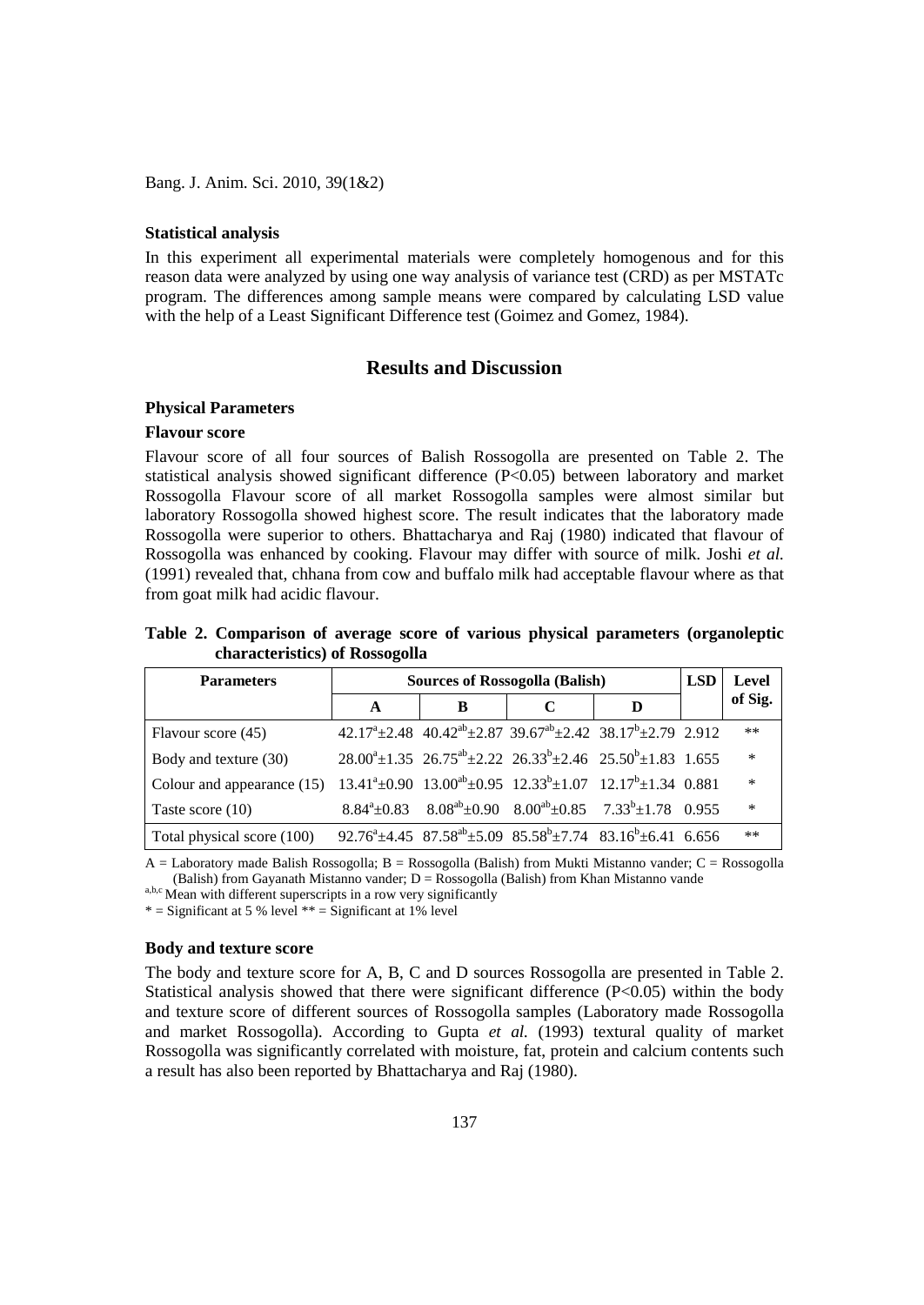#### **Colour and appearance score**

There was significant difference  $(P<0.01)$  within the colour and appearance score of different sources of Rossogolla Table 2. The highest score of (14.01) colour and appearance was recorded for laboratory made Rossogolla than other Rossogolla samples collected from markets, According to Mini *et al.* (1995) Rossogolla prepared from whole milk score higher than the skim milk for colour and appearance. Tambat *et al.* (1992) showed fat and moida levels gave acceptable colour and appearance when Rossogolla were prepared. Some times cooking time might enhance the colour of Rossogolla (Bhattacharya and Raj, 1980).

### **Taste score**

Higher taste score was noticed for laboratory made in comparison with market Rossogolla. During preparation of Rossogolla in laboratory all of the ingredients used as standard levels. Actually taste of Rossogolla depends on the ingredients used. Due to addition of fresh ingredient taste of laboratory made Rossogolla increased significantly.

## **Total physical score**

As the all physical parameters for laboratory made Rossogolla were higher than the market Rossogolla that is why total physical score gone highest and this highest value indicated that the laboratory made Rossogolla was superior to the market sources. Total score for market Rossogolla were near for each. The difference between the laboratory made Rossogolla and market were highly significant  $(P<0.01)$ . Total physical score of Rossogolla may vary with different factors. According to Puranik *et al.* (1997) for pure recombined milk chhana was not acceptable and according to Mini *et al.* (1995) milk sources (whole milk, skim milk, coconut milk) were responsive for overall quality of Rossogolla and in this case they showed control Rossogolla gave higher score than the others. Tarafdar et.al. (1988) found that overall quality scores of Rossogolla prepared with mechanically kneaded chhana were 7.5% lower than those market Rossogolla.

### **Chemical parameters**

Chemical parameters are also important indicators of quality measures of Rossogolla. Results obtained for different parameters are presented in Table 3.

## **Acidity percentage**

The acidity percentage of different sources of Balish Rossogolla samples are shown in Table 3. It was found that statistically the average acidity for A, B, C and D sources Rossogolla differed significantly (P<0.01). Acidity of market Rossogolla samples was higher than that of laboratory prepared Rossogolla. Haque (2000) showed the acidity of Rossogolla were 0.75, 0.70 and 0.71% which were prepared from cow, buffalo and equal mixture of cow and buffalo milk. Chanda (1999) observed acidity of Rossogolla were 0.60, 0.70, 1.10 and 1.40% respectively which were prepared from cow milk chhana, 10% soya chhana, 20% soya chhana and 30% soya chhana respectively. The result obtained by this research work was more or less similar with the result obtained by Haque (2000) and Chanda (1999). Arora *et al.* (1995) observed that the acidity increased during the storage. Laboratory made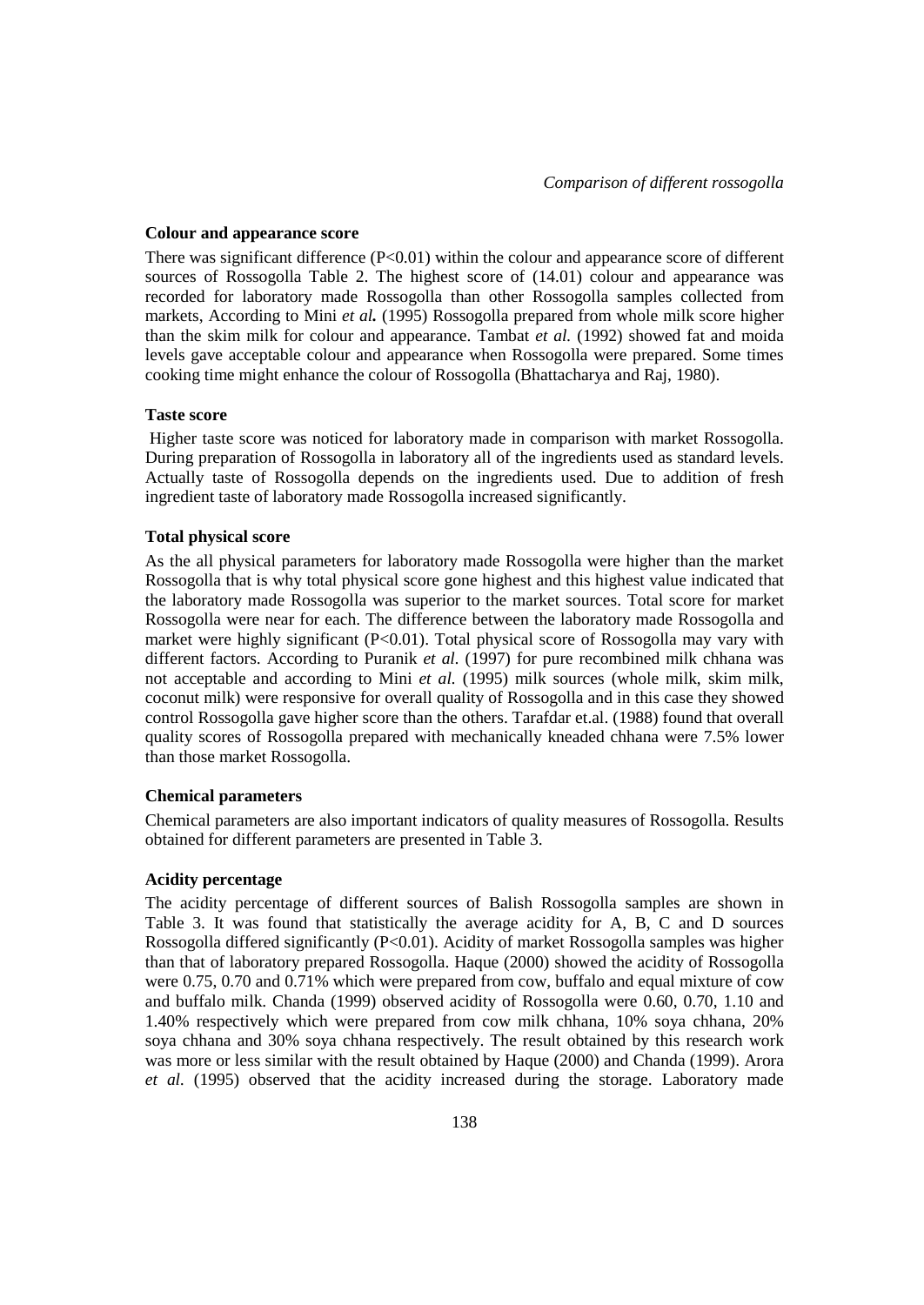Rossogolla were not stored whereas market Rossogolla may be stored, that is why, acidity of laboratory made Rossogolla was relatively lower in acidity value than market Rossogolla.

| <b>Parameters</b>     | <b>Sources of Rossogolla (Balish)</b> |                                                             |                                                                               |                                                                                                          | <b>LSD</b> | Level   |
|-----------------------|---------------------------------------|-------------------------------------------------------------|-------------------------------------------------------------------------------|----------------------------------------------------------------------------------------------------------|------------|---------|
|                       | A                                     | B                                                           | $\mathbf C$                                                                   | D                                                                                                        |            | of Sig. |
| Acidity $(\%)$        | $0.08^{\rm b}$ ±0.00                  | $0.09^a \pm 0.00$                                           | $0.08^b \pm 0.00$                                                             | $0.09^a \pm 0.01$                                                                                        | 0.008      | $***$   |
| pH                    | $6.76^{\circ}$ ±0.06                  | $6.46^b \pm 0.06$                                           | $6.66^{\circ}$ ±0.06                                                          | $6.43^b \pm 0.06$                                                                                        | 0.150      | $**$    |
| Moisture $(g/kg)$     |                                       |                                                             |                                                                               | $394.50^{\circ} \pm 5.80$ $336.23^{\circ} \pm 9.53$ $349.03^{\circ} \pm 9.38$ $342.17^{\circ} \pm 12.61$ | 26.400     | $**$    |
| Total solids (g/kg)   |                                       |                                                             | $605.50^b \pm 5.80$ $663.70^a \pm 9.53$ $650.97^a \pm 9.38$                   | $657.80 \pm 12.67$                                                                                       | 26.450     | $**$    |
| Protein $(g/kg)$      | $62.00 \pm 1.00$                      | $61.33 \pm 6.66$                                            | $67.16 \pm 1.04$                                                              | $58.36 \pm 2.12$                                                                                         | 8.800      | $**$    |
| Fat $(g/kg)$          |                                       | $51.83^b \pm 1.04$ $49.10^{bc} \pm 0.85$ $59.00^a \pm 1.00$ |                                                                               | $45.33^{\circ} \pm 2.52$                                                                                 | 4.143      | $***$   |
| Carbohydrate $(g/kg)$ |                                       |                                                             | $485.43^{\circ} \pm 5.41$ $550.90^{\circ} \pm 9.71$ $519.03^{\circ} \pm 8.50$ | $548.23^a \pm 14.81$                                                                                     | 27.900     | $**$    |
| Ash $(g/kg)$          | $6.23^{\circ}+0.15$                   | $5.40^{\circ}$ ± 0.10                                       | $5.76^{\circ}$ ± 0.15                                                         | $5.87^{ab}$ ±0.20                                                                                        | 0.424      | $***$   |

**Table 3. Comparison of average chemical composition of various sources of Rossogolla**

 $A =$  Laboratory made Balish Rossogolla;  $B =$  Rossogolla (Balish) from Mukti Mistanno vander;  $C =$  Rossogolla (Balish) from Gayanath Mistanno vander;  $D = Rososogolla$  (Balish) from Khan Mistanno vander

a,b,c Mean with different superscripts in a row very significantly

\*\* = Significant at 1% level

#### **pH value**

The average pH value of different Balish Rossogolla samples are presented in Table 3. Statisticaly analysis showed that there were significant differences  $(P<0.01)$  within the pH value of different sources of Rossogolla samples. The pH of laboratory made Rossogolla and market Rossogolla were within the accepted level whereas pH of laboratory made Rossogolla was slightly higher than market samples. Haque (2000) reported pH of Rossogolla made from cow and buffalo milk was 6.60 and 6.73 respectively and Chanda (1999) reported the pH of Rossogolla within the range of 5.92 to 6.36 these results are more or less similar with the present study.. Considering the chemical properties the laboratory made Rossogolla were superior to market Rossogolla from any point of view. As the laboratory made Rossogolla was prepared with special cares. So, the factor of preparation contributed to make the laboratory made Rossogolla good in quality.

#### **Moisture content**

Statistically there were significant differences  $(P<0.01)$  between the moisture of different sources of Rossogolla (Table 3). Higher moisture content was noticed in laboratory made Rossogolla whereas market Rossogolla samples rot iced lesser amount of moisture. Bhattacharya and Raj (1980) reported that acceptable quality Rossogolla contain 49.85 to 53.80% moisture. The higher amount of moisture indicate good quality Rossogolla and sometimes it may give good flavour in the products whereas chhana containing 62.5 and 63.5% moisture. Gupta *et al.* (1993) said overall textural quality was significantly correlated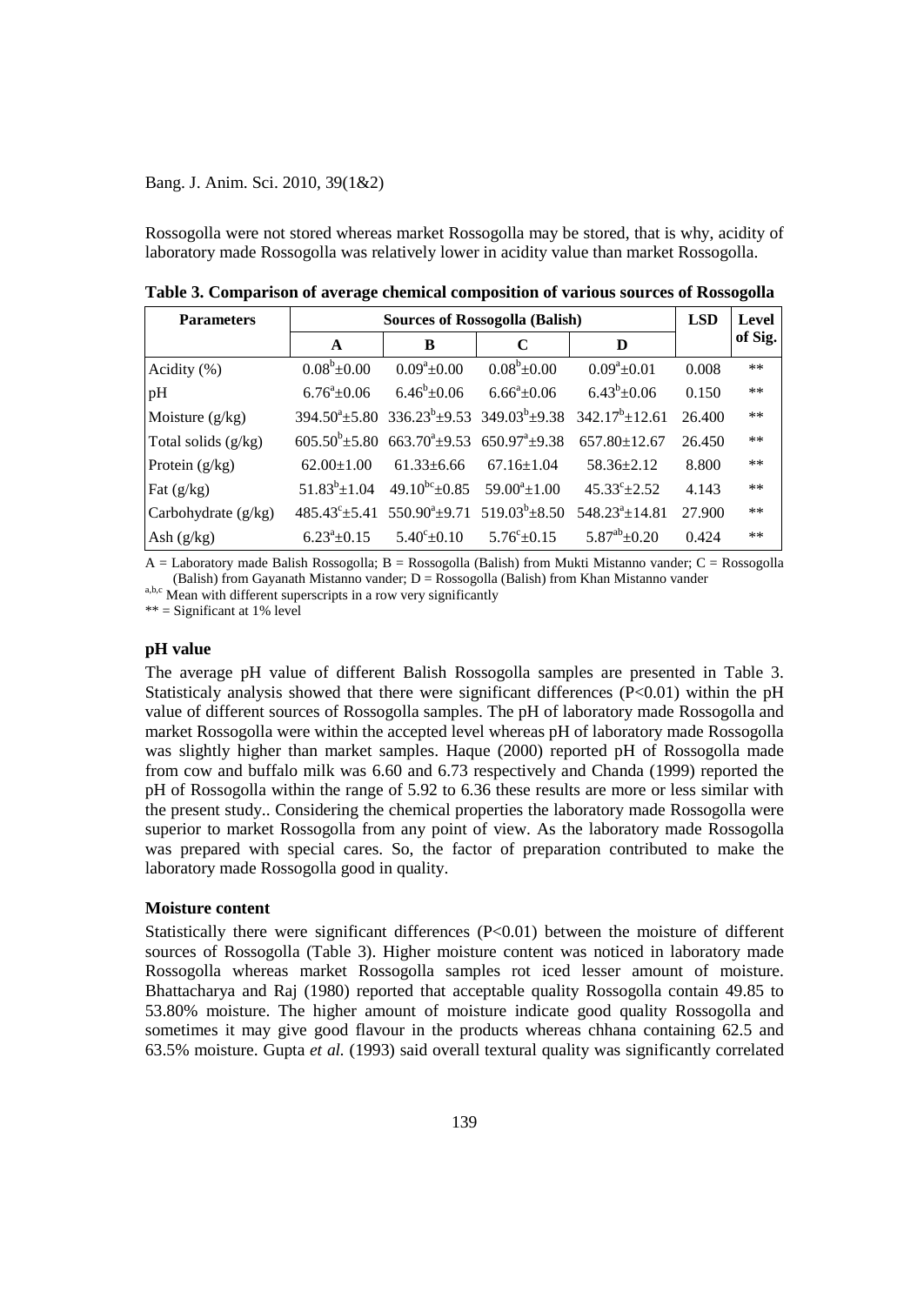with moisture. Hardness of Rossogolla also influenced by moisture contains and this type of comments was drowned by Ravichandra *et al*. (1997).

### **Total solids content**

The total solids content for A, B, C and D sources of Balish Rossogolla are presented on Table 3. Statistical analysis showed that three were significant differences (P<0.01) within the total solids content of laboratory made Rossogolla and market Rossogolla. Sur *et al*.(1999) reported standard total solids for Rossogolla 60.50% which was more or less similar with the laboratory made Rossogolla (605.50  $g/kg$ ). The total solids contents of market Rossogolla were higher than laboratory Rossogolla indicating inferiority of the sources. Kanwal *et al*. (1980) also showed total solids of 63.0% for laboratory made Rossogolla and 64.8% for market Rossogolla which also indicated higher percent of total solids content in market Rossogolla. So the results obtained by the scientists are more or less agreed with the result of present experiment.

## **Protein content**

Protein contents of different sources of Balish Rossogolla are presented in Table 3. Statistical analysis showed that protein content of Rossogolla samples varies significantly  $(P<0.01)$ . Laboratory made Rossogolla contain higher protein level as compare to market Rossogolla though all this sources (Laboratory made Rossogolla and market Rossogolla) content protein level according to BSTI. As per the Bangladesh Standard Testing Institute (BSTI, 1993) specification of minimum protein content of Rossogolla should be 5%. Higher protein percent increase the quality of Rossogolla.

## **Fat content**

The mean fat contents of A, B, C and D sources Balish Rossogolla sample are demonstrated in Table 3. Differences were highly significant (P<0.01) among those mean values (Table 3). From this result it was observed that laboratory made Rossogolla had significantly highest amount of fat and market Rossogolla had the lowest amount of fat. Quality of Rossogolla mainly influences by the quality of milk Bhattacharya and Raj (1980) reported in a study that use of high fat milk leads to a higher fat content in the Rossogolla which softness the body and improve the texture. Kanwal *et al.* (1980) studied that laboratory made Rossogolla and market Rossogolla contain 4.2 and 4.65 had respectively. In another study Sur *et al.* (2000) showed that fat percent of Rossogolla was 5.39 when Rossogolla was prepared from buffalo milk. So the result obtained by this research was almost satisfactory in relation to fat content.

## **Carbohydrate content**

Statistical analysis indicated that there were significant difference (P<0.01) within the carbohydrate content of different sources of Rossogolla samples. Market sample of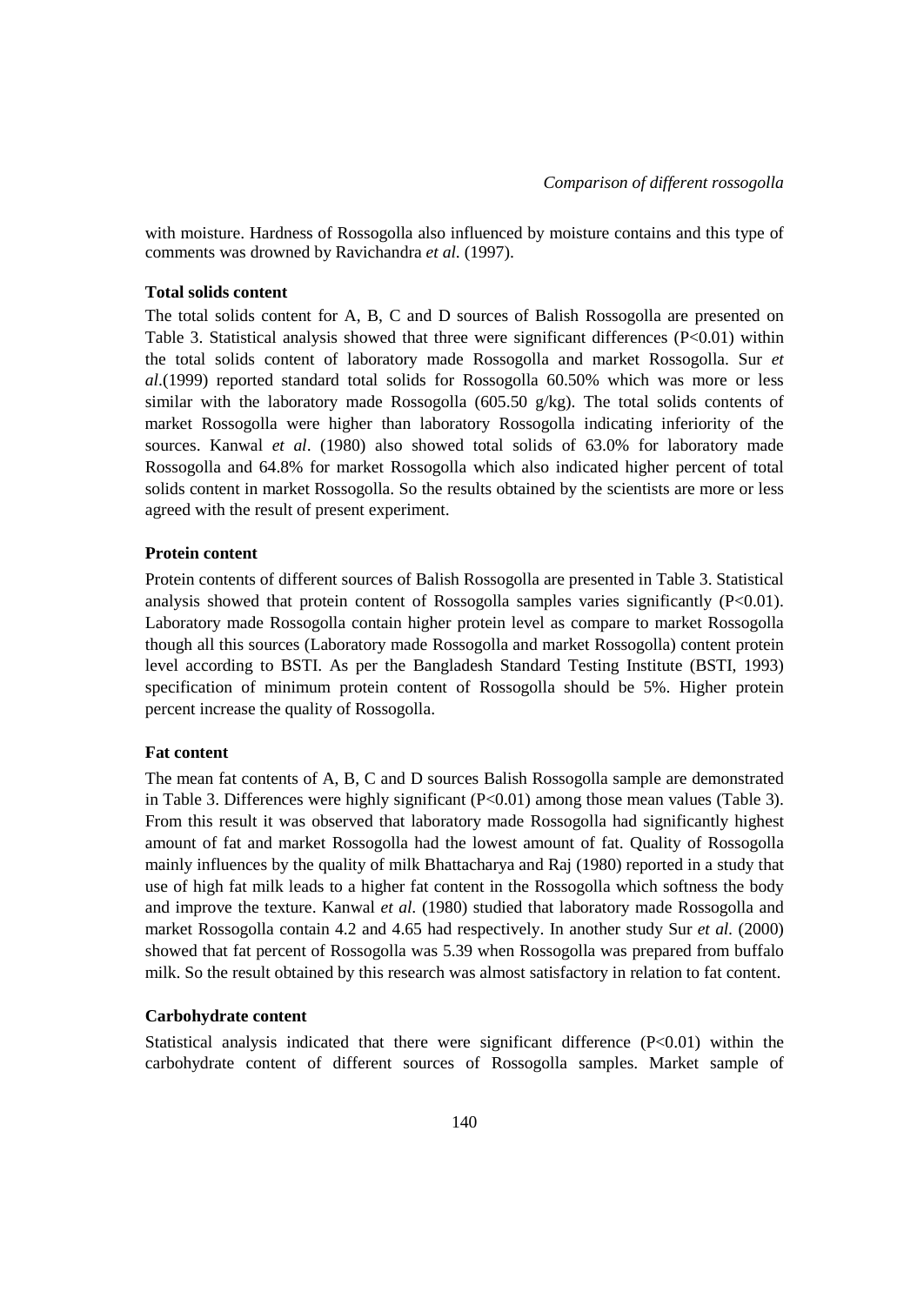Rossogolla may might adulterated and most of the ingredients which are used in Rossogolla as adulterated materials generally content higher amount of carbohydrate that give the market Rossogolla higher levels of carbohydrate content. Adhikari *et al.* (1992) said that chhana content with higher percent of lactose contributed this higher percent of lactose within the Rossogolla when Rossogolla was prepared from that chana. Kanwal *et al.* (1980) indicated that Rossogolla prepared in laboratory had sucrose of 51.90% whereas market Rossogolla had 53.60% sucrose. In another study Sur *et al.* (2000) noted 32.13% sucrose in Rossogolla which were prepared from buffalo milk. Carbohydrate content of laboratory made Rossogolla obtained by this study was close to noted by Sur *et al.* (2000).

## **Ash content**

Statistical analysis showed that there were significant differences  $(P<0.01)$  within the ash content of different sources of Rossogolla samples. Laboratory made Rossogolla had higher levels of ash as compared to market Rossogolla, Sur *et al.* (2000) mentioned that 0.33% ash in Rossogolla prepared from buffalo milk. Katra and Bhargava (1990) said higher ash and total carbohydrate decreased the sponginess.

## **Microbiological status**

The microbiological status of the Balish Rossogolla sample was determined by total viable count and coliform count using standard plate count (S.P.C) method.

The numbers of viable bacteria and coliform count of A, B, C and D Rossogolla sample are demonstrated in Table 4 and there was significant difference within the total viable count of different Rossogolla sample. Table 5 indicates then the Rossogolla sample had lower total viable count. Low bacterial content of laboratory made Rossogolla indicates that strict hygienic condition was maintained at the laboratory during manufacturing time. It was found that coliform bacteria were absent in laboratory made Rossogolla but present in collected Rossogolla sample. Coliform bacteria are the indicators of hygienic conditions applied during manufacturing time. So, coliform count indicates that strict hygienic measures were taken during Rossogolla preparation.

**Table 4. Comparison of average score of various microbiological status of Rossogolla sample made in laboratory and collected from Netrokona town**

| <b>Bacterial parameters</b>                                                                          | <b>Samples</b> |                                                         |  | Level of |
|------------------------------------------------------------------------------------------------------|----------------|---------------------------------------------------------|--|----------|
|                                                                                                      |                | В                                                       |  | Sig.     |
| Total viable count (log value) CFU/g $3.54 \pm 0.02$ $5.75 \pm 0.02$ $5.80 \pm 0.02$ $5.79 \pm 0.02$ |                |                                                         |  | $***$    |
| Coliform count/g ( $log$ count)                                                                      |                | $0.00\pm0.06$ $1.66\pm0.06$ $1.48\pm0.06$ $1.49\pm0.06$ |  | $***$    |

\*\* = Significant and 1% level; A = Laboratory made Rossogolla; B = Mukti Mistanno Vander; C = Gayanath Mistanno Vander; D = Khan Mistanno Vander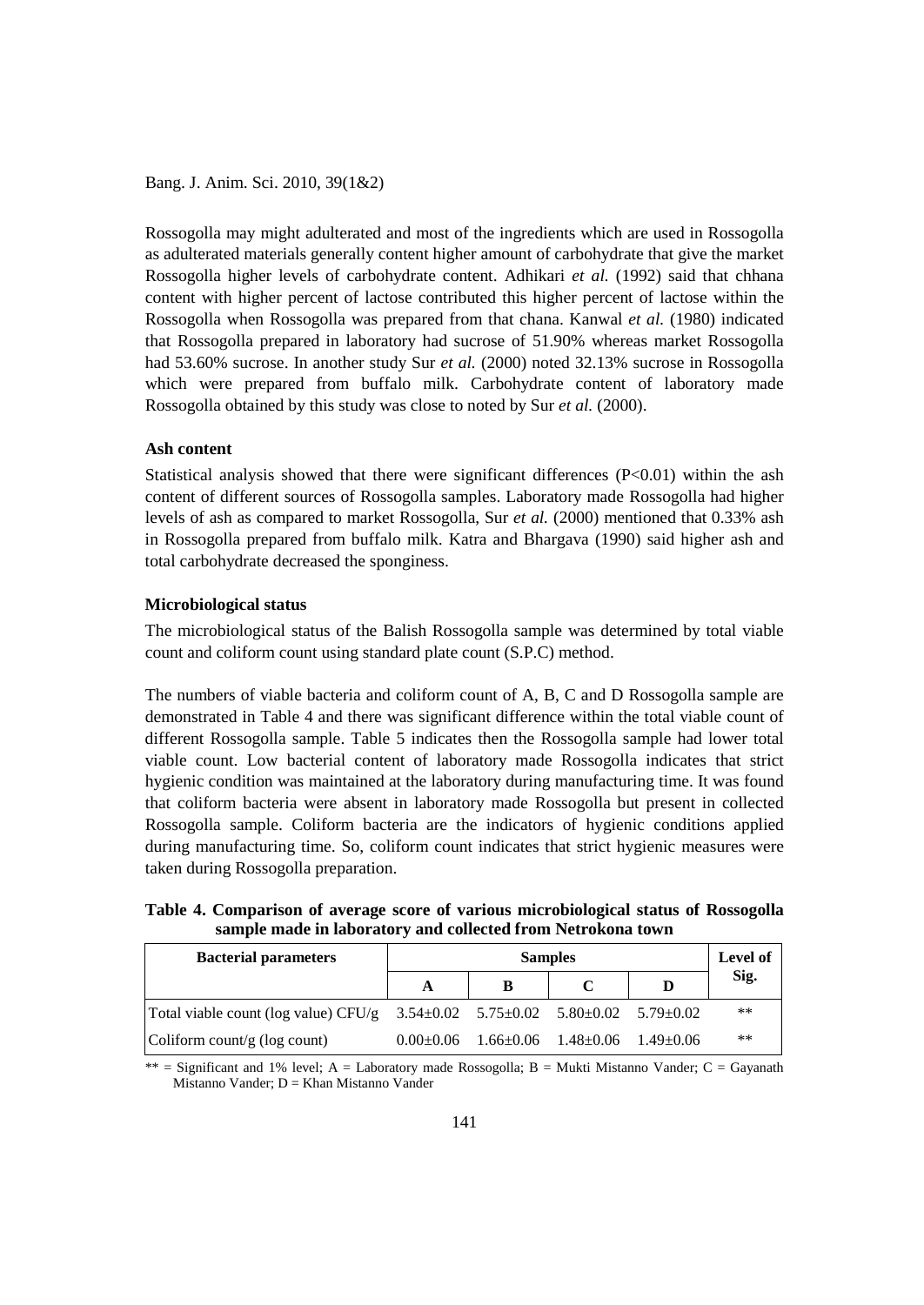# **Conclusion**

From the results of all parameters (physical, chemical and microbial) it was observed that the laboratory made Rossogolla was better than the Rossogolla collected from Netrokona.

## **Literature Cited**

- Adhikari, A. K., Mathur, O. N. and Patil, G. R. 1992. Texture and micro-structure of chhana and Rossogolla made from cows milk. J. Dairy Res., 59(3): 413-424.
- Aggarwala, A. C. and Sharma, A. 1961. A Laboratory Manual of Milk Inspection. 4<sup>th</sup> edn, Asia Publishing House, Bombay, Calcutta, New Delhi, India.
- AOAC. 2003. Official Methods of Analysis (10<sup>th</sup> ed.). Association of Official Agricultural Chemists. Washington, DC, USA.
- Arora, K. L., Dharam, P., Verma, B. B., Rajorhia, G., S., Garg, F. C. and Patil, G. R. 1995. Shelf life prediction model for Rossogolla manufacture in Bikaner. Indian J. Dairy Sci., 48(1): 50-56.
- Bhattacharya, D. C. and Raj, D. 1980. Studies on the production of Rossogolla part-I-traditional method. Indian J. Dairy Sci., 33(2): 237-243.
- Bhattacharya, D. C. and Raj, D. 1980. Studies on the production of Rossogolla part-II-pressure cooker method. Indian J. Dairy Sci., 33(4): 479-483.
- BSTI. 1993. BS specification for Rossogolla. Bangladesh Standards and Testing Institution, Dhaka. p. 3.
- Chanda, T. 1999. Manufacture of Rossogolla from cow-milk chhana with addition of different level of soy-milk chhan. M. S. Thesis, Department of Dairy Science Bangladesh Agricultural University, Mymensingh.
- Gangopadhyay, S. K., Chakrabarti, S. R. and Gupta, N. P. 1996. Cost of production of soya-Rossogolla-a comparative study. Indian J. Dairy Biosci., 7: 15-17.
- Gupta, S. K., Patel, A. A., Patil, G. R., Desai, H. K. and Ghosh, B. C. 1993. Texture Studies on selected Indian dairy products; composition, texture relationships. Int. Dairy Federation Special Issue, 2: 176-182.
- Haque, M. A. 2000. A Comparative study on Rossogolla production from fresh cow milk, buffalo milk and mixture of cow and buffalo milk, M. S. Thesis, Department of Dairy Science, Bangladesh Agricultural University, Mymensingh.
- Joshi, S. V., Majgaonkar, S. V. and Toro, V. A. 1991. Effect of different coagulants on yield and sensory quality of chhana prepared from milk of cow, buffalo and goat. Indian J. Dairy Sci., 44(6): 380-383.
- Kanwal, S., Bandyopadhyay, A. K. and Ganguli, N. C. 1980. Manufacture of Rossogolla from buffalo milk, Indian J. Dairy Sci., 33: 357-365.
- Katra, R. V. and Bharagava, V. N. 1990. Production of Rossogolla from cow milk containing different levels of soy milk. Asian J. Dairy Res., 9(4): 175-180.